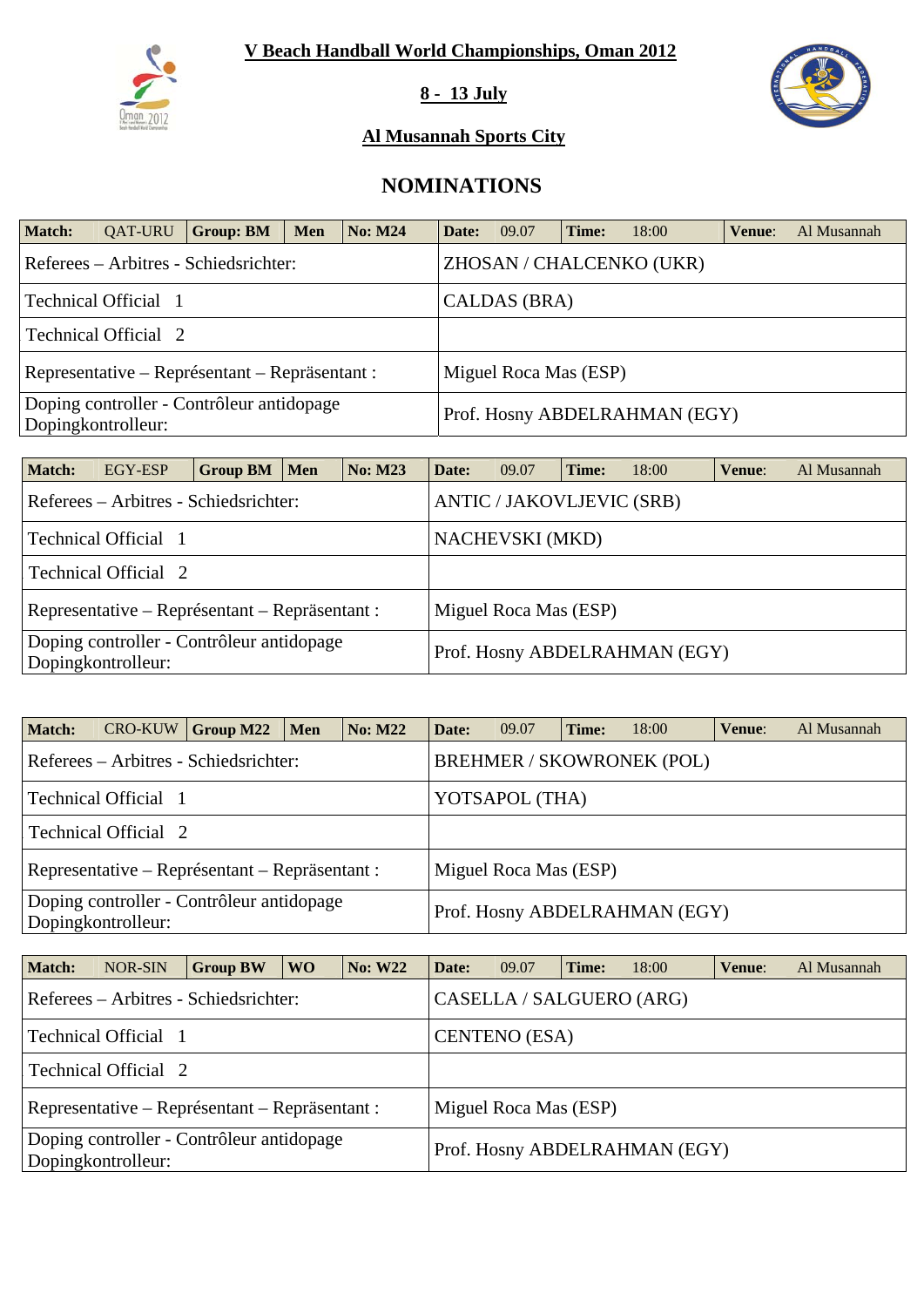

## **8 - 13 July**



| <b>Match:</b> | <b>OMA-BRN</b>                                                  | <b>Group AM</b> | Men | <b>No: M9</b> | Date:               | 09.07 | Time:                        | 18:50                         | <b>Venue:</b> Al Musannah |
|---------------|-----------------------------------------------------------------|-----------------|-----|---------------|---------------------|-------|------------------------------|-------------------------------|---------------------------|
|               | Referees – Arbitres - Schiedsrichter:                           |                 |     |               |                     |       | <b>BONIFERT / OLAH (HUN)</b> |                               |                           |
|               | Technical Official 1                                            |                 |     |               | <b>TECZAN</b> (TUR) |       |                              |                               |                           |
|               | <b>Technical Official 2</b>                                     |                 |     |               |                     |       |                              |                               |                           |
|               | Representative – Représentant – Repräsentant :                  |                 |     |               |                     |       | Miguel Roca Mas (ESP)        |                               |                           |
|               | Doping controller - Contrôleur antidopage<br>Dopingkontrolleur: |                 |     |               |                     |       |                              | Prof. Hosny ABDELRAHMAN (EGY) |                           |

| <b>Match:</b> | <b>RUS-UKR</b>                                                  | Group AM   Men | No: M8 | Date: | 09.07                      | Time: | 18:50                         | Venue: | Al Musannah |
|---------------|-----------------------------------------------------------------|----------------|--------|-------|----------------------------|-------|-------------------------------|--------|-------------|
|               | Referees – Arbitres - Schiedsrichter:                           |                |        |       | <b>BAKER / SALEM (UAE)</b> |       |                               |        |             |
|               | Technical Official 1                                            |                |        |       | <b>GONZALEZ (URU)</b>      |       |                               |        |             |
|               | Technical Official 2                                            |                |        |       |                            |       |                               |        |             |
|               | Representative – Représentant – Repräsentant :                  |                |        |       | Miguel Roca Mas (ESP)      |       |                               |        |             |
|               | Doping controller - Contrôleur antidopage<br>Dopingkontrolleur: |                |        |       |                            |       | Prof. Hosny ABDELRAHMAN (EGY) |        |             |

| <b>Match:</b>                                                   | THA-POL                                        | <b>Group BW</b> | WO. | <b>No: W24</b> | Date:                   | 09.07 | Time: | 18:50                         | Venue: | Al Musannah |  |  |  |
|-----------------------------------------------------------------|------------------------------------------------|-----------------|-----|----------------|-------------------------|-------|-------|-------------------------------|--------|-------------|--|--|--|
|                                                                 | Referees – Arbitres - Schiedsrichter:          |                 |     |                | MARTINEZ / MONICO (URU) |       |       |                               |        |             |  |  |  |
|                                                                 | Technical Official 1                           |                 |     |                | AL SIBANI (OMA)         |       |       |                               |        |             |  |  |  |
|                                                                 | Technical Official 2                           |                 |     |                |                         |       |       |                               |        |             |  |  |  |
|                                                                 | Representative – Représentant – Repräsentant : |                 |     |                | Miguel Roca Mas (ESP)   |       |       |                               |        |             |  |  |  |
| Doping controller - Contrôleur antidopage<br>Dopingkontrolleur: |                                                |                 |     |                |                         |       |       | Prof. Hosny ABDELRAHMAN (EGY) |        |             |  |  |  |

| <b>Match:</b> | <b>BRA-HUN</b>                                                          | <b>Group BW</b> | W <sub>O</sub>              | <b>No: W23</b> | Date: | 09.07        | Time: | 18:50                         | Venue: | Al Musannah |  |  |  |
|---------------|-------------------------------------------------------------------------|-----------------|-----------------------------|----------------|-------|--------------|-------|-------------------------------|--------|-------------|--|--|--|
|               | Referees – Arbitres - Schiedsrichter:                                   |                 | AL SINANI / AL ASHARI (OMA) |                |       |              |       |                               |        |             |  |  |  |
|               | Technical Official 1                                                    |                 |                             |                |       | DAWSON (AUS) |       |                               |        |             |  |  |  |
|               | Technical Official 2                                                    |                 |                             |                |       |              |       |                               |        |             |  |  |  |
|               | Miguel Roca Mas (ESP)<br>Representative – Représentant – Repräsentant : |                 |                             |                |       |              |       |                               |        |             |  |  |  |
|               | Doping controller - Contrôleur antidopage<br>Dopingkontrolleur:         |                 |                             |                |       |              |       | Prof. Hosny ABDELRAHMAN (EGY) |        |             |  |  |  |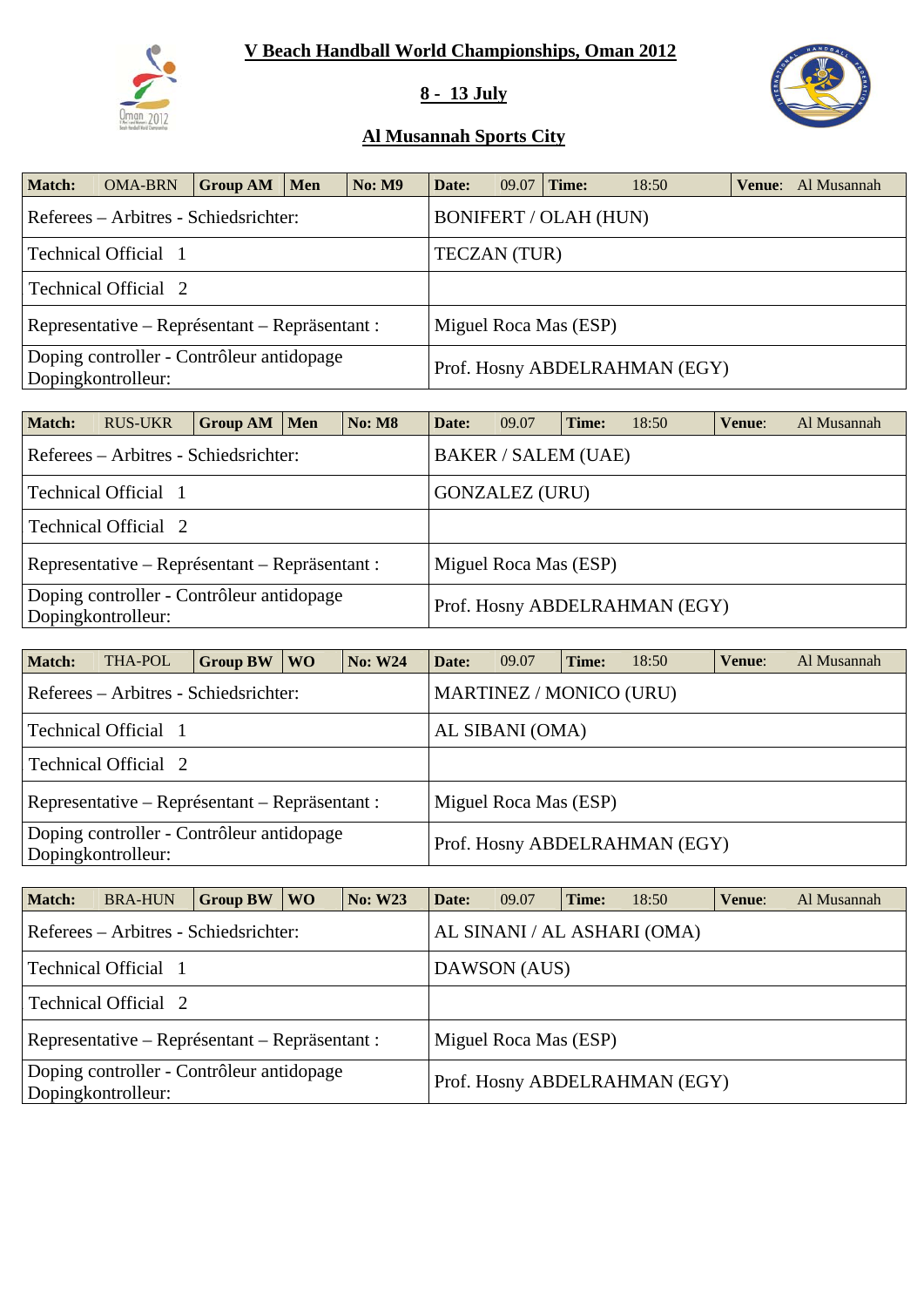

## **8 - 13 July**



| <b>Match:</b>                                                                                    | <b>DEN-ITA</b>                        | Group AW | <b>WO</b> | <b>No: W8</b> | Date: | 09.07                            | Time: | 19:40 | Venue: | Al Musannah |
|--------------------------------------------------------------------------------------------------|---------------------------------------|----------|-----------|---------------|-------|----------------------------------|-------|-------|--------|-------------|
|                                                                                                  | Referees – Arbitres - Schiedsrichter: |          |           |               |       | <b>ANTIC / JAKOVLJEVIC (SRB)</b> |       |       |        |             |
|                                                                                                  | Technical Official 1                  |          |           |               |       | YOTSAPOL (THA)                   |       |       |        |             |
|                                                                                                  | Technical Official 2                  |          |           |               |       |                                  |       |       |        |             |
| Representative – Représentant – Repräsentant :<br>Miguel Roca Mas (ESP)                          |                                       |          |           |               |       |                                  |       |       |        |             |
| Doping controller - Contrôleur antidopage<br>Prof. Hosny ABDELRAHMAN (EGY)<br>Dopingkontrolleur: |                                       |          |           |               |       |                                  |       |       |        |             |

| <b>Match:</b> | <b>BRA-AUS</b>       | <b>Group AM</b>                                | <b>Men</b> | <b>No: M7</b> | Date:                         | 09.07                 | Time: | 19:40                    | Venue: | Al Musannah |  |
|---------------|----------------------|------------------------------------------------|------------|---------------|-------------------------------|-----------------------|-------|--------------------------|--------|-------------|--|
|               |                      | Referees – Arbitres - Schiedsrichter:          |            |               |                               |                       |       | ZHOSAN / CHALCENKO (UKR) |        |             |  |
|               | Technical Official 1 |                                                |            |               |                               | <b>CENTENO</b> (ESA)  |       |                          |        |             |  |
|               | Technical Official 2 |                                                |            |               |                               |                       |       |                          |        |             |  |
|               |                      | Representative – Représentant – Repräsentant : |            |               |                               | Miguel Roca Mas (ESP) |       |                          |        |             |  |
|               | Dopingkontrolleur:   | Doping controller - Contrôleur antidopage      |            |               | Prof. Hosny ABDELRAHMAN (EGY) |                       |       |                          |        |             |  |

| <b>Match:</b> | <b>CRO-AUS</b>                                                  | <b>Group AW</b> | W <sub>O</sub> | <b>No: W7</b> | Date:                  | 09.07                         | Time: | 19:40 | Venue: | Al Musannah |  |  |
|---------------|-----------------------------------------------------------------|-----------------|----------------|---------------|------------------------|-------------------------------|-------|-------|--------|-------------|--|--|
|               | Referees – Arbitres - Schiedsrichter:                           |                 |                |               |                        | CASELLA / SALGUERO (ARG)      |       |       |        |             |  |  |
|               | Technical Official 1                                            |                 |                |               | <b>NACHEVSKI</b> (MKD) |                               |       |       |        |             |  |  |
|               | Technical Official 2                                            |                 |                |               |                        |                               |       |       |        |             |  |  |
|               | Representative – Représentant – Repräsentant :                  |                 |                |               |                        | Miguel Roca Mas (ESP)         |       |       |        |             |  |  |
|               | Doping controller - Contrôleur antidopage<br>Dopingkontrolleur: |                 |                |               |                        | Prof. Hosny ABDELRAHMAN (EGY) |       |       |        |             |  |  |

| <b>Match:</b> | <b>CHN-URU</b>                                                  | <b>Group AW</b> | WO \ | <b>No: W9</b>         | Date: | 09.07        | Time: | 20:30                            | Venue: | Al Musannah |  |  |
|---------------|-----------------------------------------------------------------|-----------------|------|-----------------------|-------|--------------|-------|----------------------------------|--------|-------------|--|--|
|               | Referees – Arbitres - Schiedsrichter:                           |                 |      |                       |       |              |       | <b>BREHMER / SKOWRONEK (POL)</b> |        |             |  |  |
|               | Technical Official 1                                            |                 |      |                       |       | CALDAS (BRA) |       |                                  |        |             |  |  |
|               | Technical Official 2                                            |                 |      |                       |       |              |       |                                  |        |             |  |  |
|               | Representative – Représentant – Repräsentant :                  |                 |      | Miguel Roca Mas (ESP) |       |              |       |                                  |        |             |  |  |
|               | Doping controller - Contrôleur antidopage<br>Dopingkontrolleur: |                 |      |                       |       |              |       | Prof. Hosny ABDELRAHMAN (EGY)    |        |             |  |  |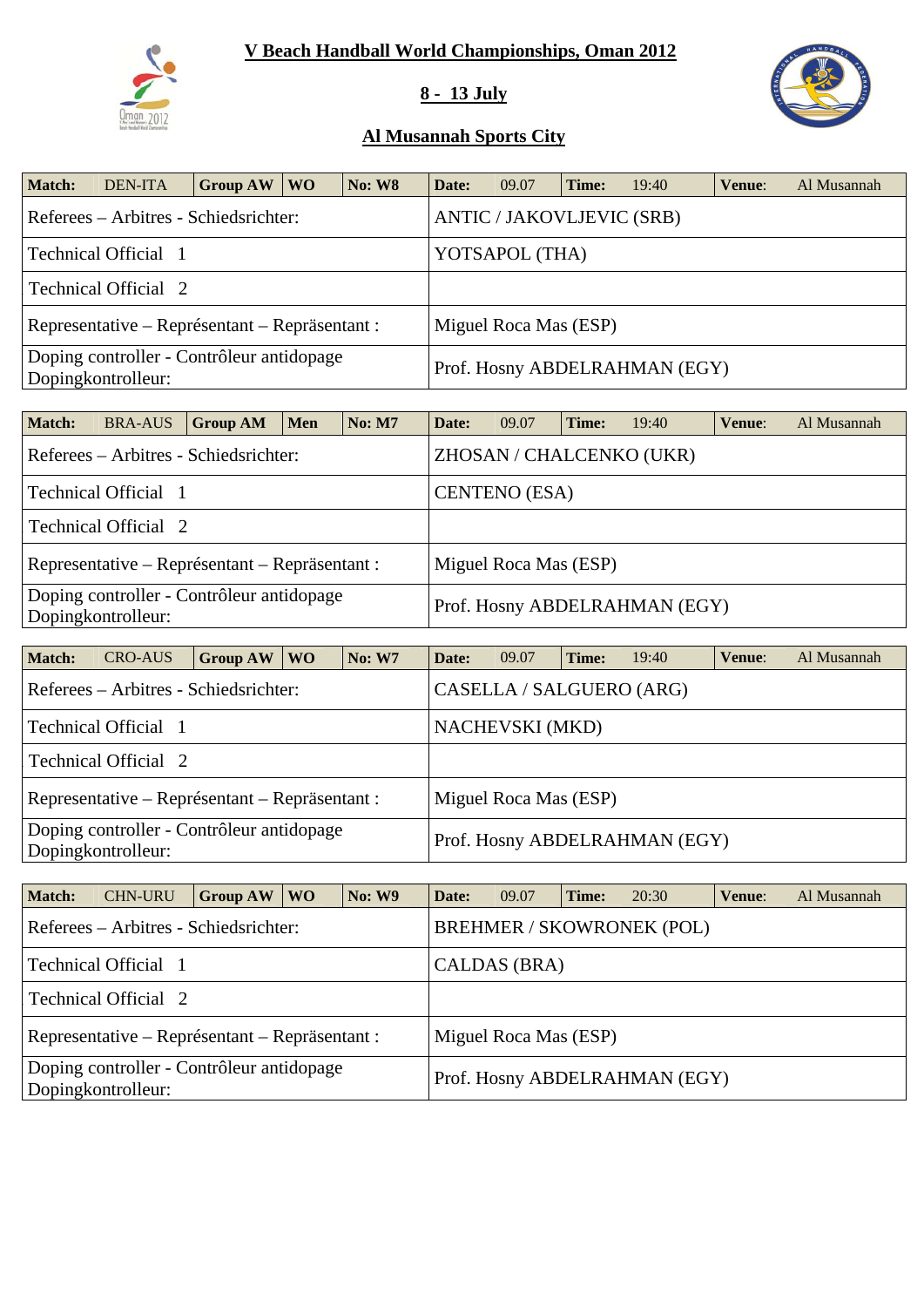

## **8 - 13 July**



| <b>Match:</b> | ESP-CRO                                                         | Group BM $\mid$ | Men | <b>No: M26</b> | Date: | 09.07                         | Time: | 21:20 | Venue: | Al Musannah |
|---------------|-----------------------------------------------------------------|-----------------|-----|----------------|-------|-------------------------------|-------|-------|--------|-------------|
|               | Referees – Arbitres - Schiedsrichter:                           |                 |     |                |       | <b>BONIFERT / OLAH (HUN)</b>  |       |       |        |             |
|               | Technical Official 1                                            |                 |     |                |       | <b>GONZALEZ (URU)</b>         |       |       |        |             |
|               | Technical Official 2                                            |                 |     |                |       |                               |       |       |        |             |
|               | Representative – Représentant – Repräsentant :                  |                 |     |                |       | Miguel Roca Mas (ESP)         |       |       |        |             |
|               | Doping controller - Contrôleur antidopage<br>Dopingkontrolleur: |                 |     |                |       | Prof. Hosny ABDELRAHMAN (EGY) |       |       |        |             |

| <b>Match:</b> | KUW-QAT                                                         | <b>Group BM</b> | <b>Men</b> | <b>No: M27</b> | Date:                 | 09.07                         | Time: | 21:20                       | Venue: | Al Musannah |  |  |
|---------------|-----------------------------------------------------------------|-----------------|------------|----------------|-----------------------|-------------------------------|-------|-----------------------------|--------|-------------|--|--|
|               | Referees – Arbitres - Schiedsrichter:                           |                 |            |                |                       |                               |       | AL SINANI / AL ASHARI (OMA) |        |             |  |  |
|               | Technical Official 1                                            |                 |            |                |                       | DAWSON (AUS)                  |       |                             |        |             |  |  |
|               | Technical Official 2                                            |                 |            |                |                       |                               |       |                             |        |             |  |  |
|               | Representative – Représentant – Repräsentant :                  |                 |            |                | Miguel Roca Mas (ESP) |                               |       |                             |        |             |  |  |
|               | Doping controller - Contrôleur antidopage<br>Dopingkontrolleur: |                 |            |                |                       | Prof. Hosny ABDELRAHMAN (EGY) |       |                             |        |             |  |  |

| <b>Match:</b>                                                   | <b>SIN-THA</b>                                 | <b>Group BW</b> | WO <sub>1</sub> | <b>No: W27</b> | Date:           | 09.07                   | Time: | 21:20                         | Venue: | Al Musannah |  |
|-----------------------------------------------------------------|------------------------------------------------|-----------------|-----------------|----------------|-----------------|-------------------------|-------|-------------------------------|--------|-------------|--|
|                                                                 | Referees – Arbitres - Schiedsrichter:          |                 |                 |                |                 | MARTINEZ / MONICO (URU) |       |                               |        |             |  |
|                                                                 | Technical Official 1                           |                 |                 |                | AL SIBANI (OMA) |                         |       |                               |        |             |  |
|                                                                 | Technical Official 2                           |                 |                 |                |                 |                         |       |                               |        |             |  |
|                                                                 | Representative – Représentant – Repräsentant : |                 |                 |                |                 | Miguel Roca Mas (ESP)   |       |                               |        |             |  |
| Doping controller - Contrôleur antidopage<br>Dopingkontrolleur: |                                                |                 |                 |                |                 |                         |       | Prof. Hosny ABDELRAHMAN (EGY) |        |             |  |

| <b>Match:</b> | <b>EGY-URU</b>                                                  | Group BM $\mid$ | Men                           | <b>No: M25</b> | Date:               | 09.07                      | Time: | 21:20 | Venue: | Al Musannah |  |
|---------------|-----------------------------------------------------------------|-----------------|-------------------------------|----------------|---------------------|----------------------------|-------|-------|--------|-------------|--|
|               | Referees – Arbitres - Schiedsrichter:                           |                 |                               |                |                     | <b>BAKER / SALEM (UAE)</b> |       |       |        |             |  |
|               | Technical Official 1                                            |                 |                               |                | <b>TEZCAN</b> (TUR) |                            |       |       |        |             |  |
|               | Technical Official 2                                            |                 |                               |                |                     |                            |       |       |        |             |  |
|               | Representative – Représentant – Repräsentant :                  |                 |                               |                |                     | Miguel Roca Mas (ESP)      |       |       |        |             |  |
|               | Doping controller - Contrôleur antidopage<br>Dopingkontrolleur: |                 | Prof. Hosny ABDELRAHMAN (EGY) |                |                     |                            |       |       |        |             |  |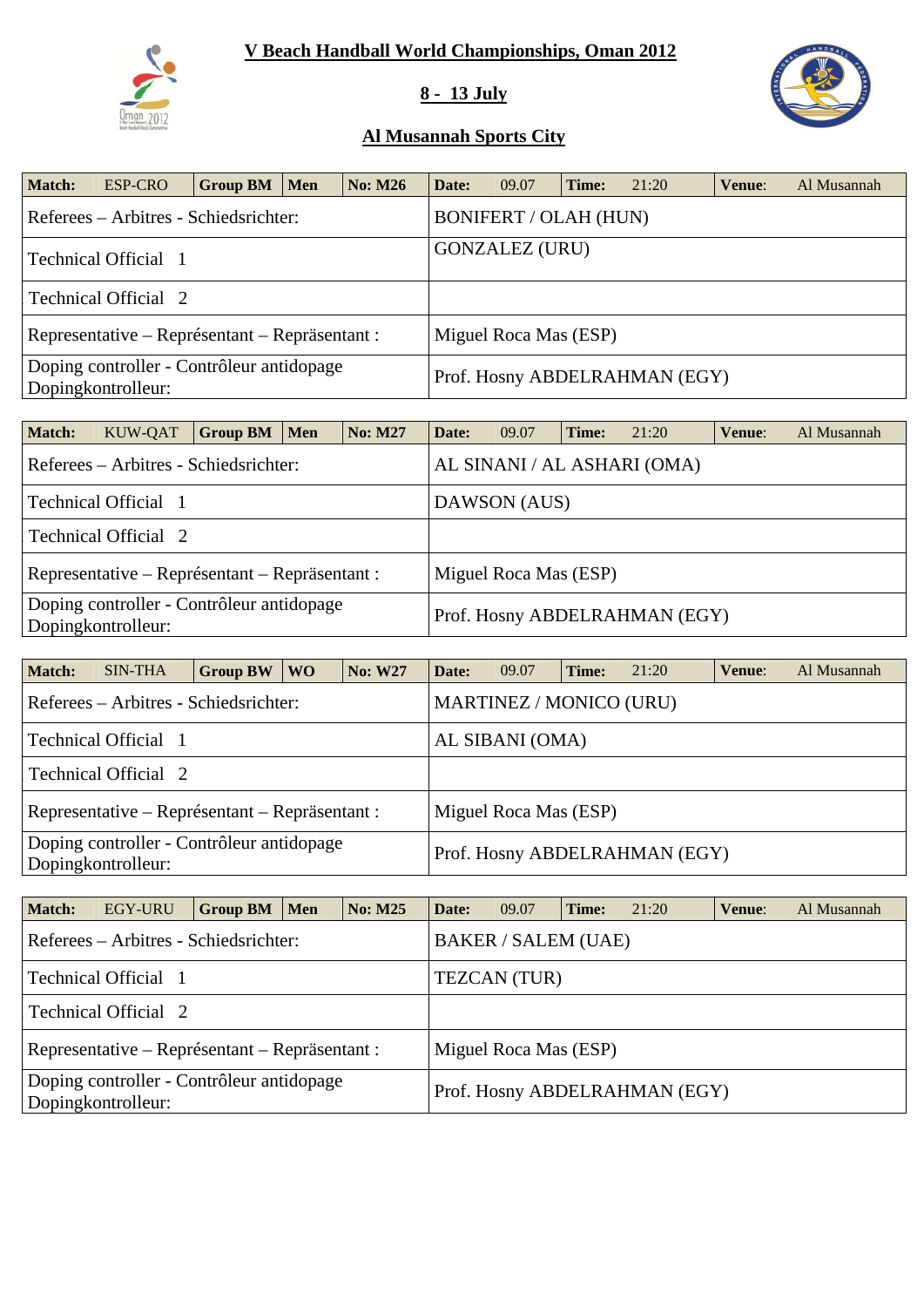

## **8 - 13 July**



| Match:                                                          | <b>HUN-NOR</b>                                 | Group BW $\vert$ | WO. | <b>No: W26</b> | Date:                 | 09.07                         | Time: | 22:10 | Venue: | Al Musannah |  |
|-----------------------------------------------------------------|------------------------------------------------|------------------|-----|----------------|-----------------------|-------------------------------|-------|-------|--------|-------------|--|
|                                                                 | Referees – Arbitres - Schiedsrichter:          |                  |     |                |                       | CASELLA / SALGUERO (ARG)      |       |       |        |             |  |
|                                                                 | Technical Official 1                           |                  |     |                |                       | <b>CENTENO</b> (ESA)          |       |       |        |             |  |
|                                                                 | Technical Official 2                           |                  |     |                |                       |                               |       |       |        |             |  |
|                                                                 | Representative – Représentant – Repräsentant : |                  |     |                | Miguel Roca Mas (ESP) |                               |       |       |        |             |  |
| Doping controller - Contrôleur antidopage<br>Dopingkontrolleur: |                                                |                  |     |                |                       | Prof. Hosny ABDELRAHMAN (EGY) |       |       |        |             |  |

| Match: | <b>RUS-BRN</b>                                                  | Group AM   Men |                               | <b>No: M10</b> | Date:        | 09.07                            | Time: | 22:10 | Venue: | Al Musannah |  |
|--------|-----------------------------------------------------------------|----------------|-------------------------------|----------------|--------------|----------------------------------|-------|-------|--------|-------------|--|
|        | Referees – Arbitres - Schiedsrichter:                           |                |                               |                |              | <b>ANTIC / JAKOVLJEVIC (SRB)</b> |       |       |        |             |  |
|        | Technical Official 1                                            |                |                               |                | CALDAS (BRA) |                                  |       |       |        |             |  |
|        | Technical Official 2                                            |                |                               |                |              |                                  |       |       |        |             |  |
|        | Representative – Représentant – Repräsentant :                  |                |                               |                |              | Miguel Roca Mas (ESP)            |       |       |        |             |  |
|        | Doping controller - Contrôleur antidopage<br>Dopingkontrolleur: |                | Prof. Hosny ABDELRAHMAN (EGY) |                |              |                                  |       |       |        |             |  |

| Match: | <b>BRA-POL</b>                                                  | <b>Group BW</b> | <b>WO</b> | <b>No: W25</b> | Date: | 09.07                         | Time: | 22:10                    | Venue: | Al Musannah |  |
|--------|-----------------------------------------------------------------|-----------------|-----------|----------------|-------|-------------------------------|-------|--------------------------|--------|-------------|--|
|        | Referees – Arbitres - Schiedsrichter:                           |                 |           |                |       |                               |       | ZHOSAN / CHALCENKO (UKR) |        |             |  |
|        | Technical Official 1                                            |                 |           |                |       | <b>NACHEVSKI</b> (MKD)        |       |                          |        |             |  |
|        | Technical Official 2                                            |                 |           |                |       |                               |       |                          |        |             |  |
|        | Representative – Représentant – Repräsentant :                  |                 |           |                |       | Miguel Roca Mas (ESP)         |       |                          |        |             |  |
|        | Doping controller - Contrôleur antidopage<br>Dopingkontrolleur: |                 |           |                |       | Prof. Hosny ABDELRAHMAN (EGY) |       |                          |        |             |  |

| <b>Match:</b>                                                   | UKR-BRA                                        | <b>Group AM</b>                                                           | <b>Men</b> | <b>No: M11</b> | Date: | 09.07                 | Time: | 22:10                         | Venue: | Al Musannah |
|-----------------------------------------------------------------|------------------------------------------------|---------------------------------------------------------------------------|------------|----------------|-------|-----------------------|-------|-------------------------------|--------|-------------|
|                                                                 |                                                | <b>BREHMER / SKOWRONEK (POL)</b><br>Referees – Arbitres - Schiedsrichter: |            |                |       |                       |       |                               |        |             |
|                                                                 | Technical Official 1                           |                                                                           |            |                |       | YOTSAPOL (THA)        |       |                               |        |             |
|                                                                 | Technical Official 2                           |                                                                           |            |                |       |                       |       |                               |        |             |
|                                                                 | Representative – Représentant – Repräsentant : |                                                                           |            |                |       | Miguel Roca Mas (ESP) |       |                               |        |             |
| Doping controller - Contrôleur antidopage<br>Dopingkontrolleur: |                                                |                                                                           |            |                |       |                       |       | Prof. Hosny ABDELRAHMAN (EGY) |        |             |